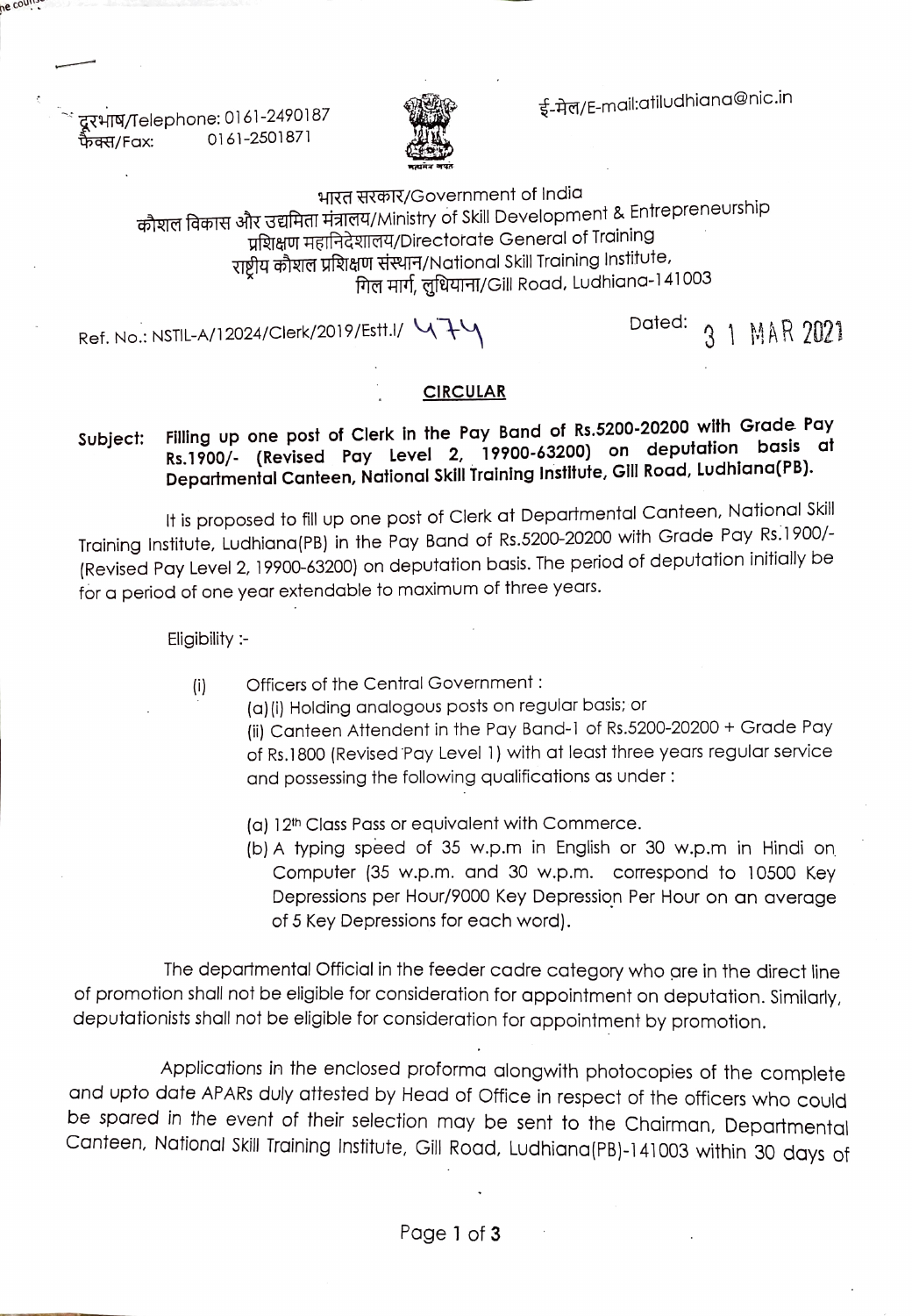issue of this circular. Applications received after the last date or without attested copies of Confidential Reports or otherwise found incomplete, will not be considered. While forwarding applications, it may be verified and ensured that particulars furnished by the applicants are true and corect. A certificate that non Vigilance case is pending or contemplated against the applicant and no major/minor penality is imposed on him/her during last 5 years alongwith cadre clearance and integrity certificate may be furnished with the applications. Candidate may also send an advance application fo the undersigned.

Enc: Proforma.

**Ro** 

(Maryit Singh)<br>Chairman/Director

Copy to:

- 1. All Ministeries/Departmnet of Govt. of India including DGT. Ministry of Skill Development & Entrepreneurship (as per list attached)
- 
- 3. Shri Karnail Singh, TO/Nodal Officer(IT) with the direction to upload the circular on website.
- 4. Notice Board.

(Manit/Singh) Chairman/Director